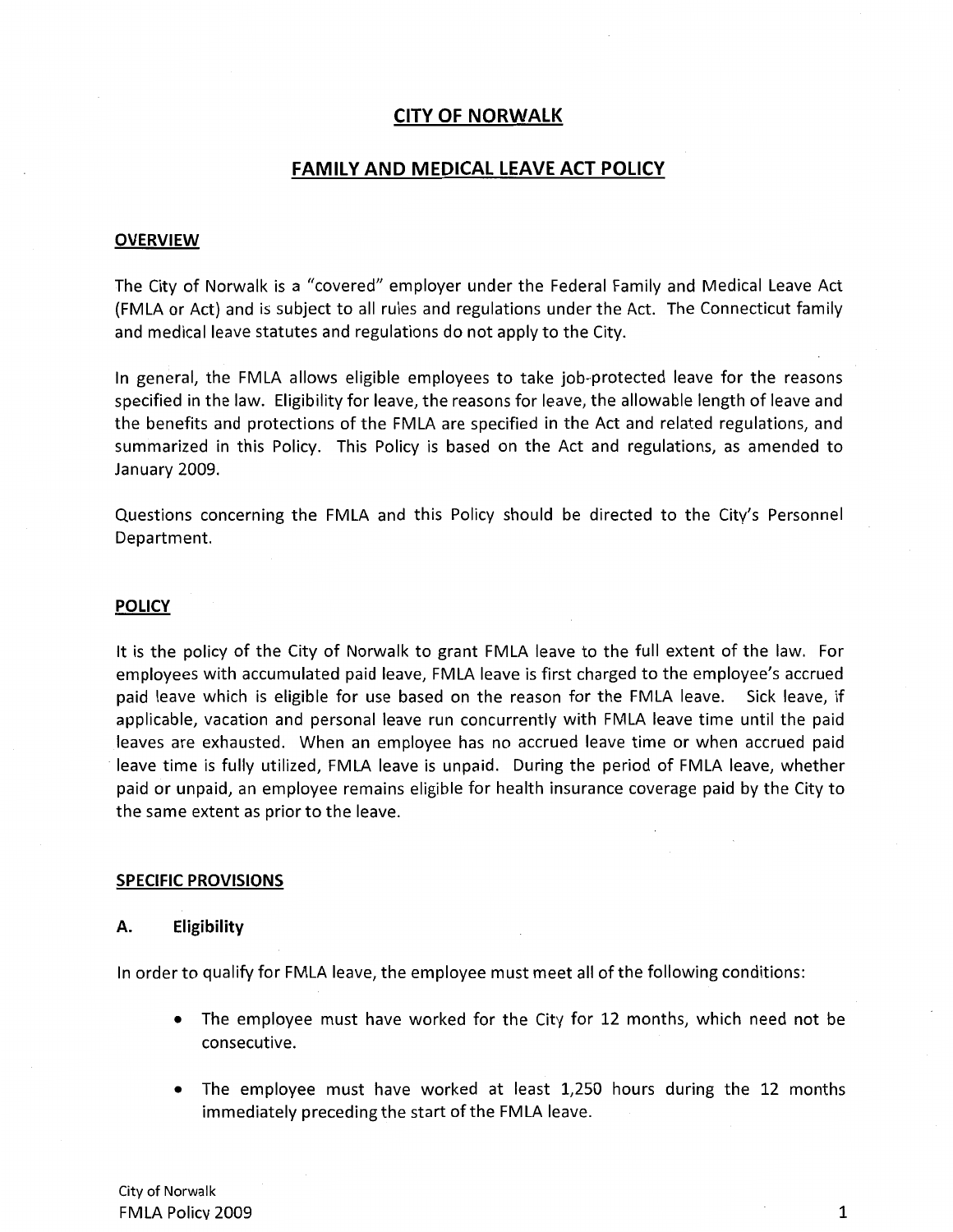# **B. Qualifying Reasons, Types of Leave and Length of Leave**

In general, an employee is eligible for up to 12 workweeks of FMLA leave in a 12-month period. When the leave is to care for an injured or ill service member, an employee is eligible for up to 26 weeks of leave in a 12-month period. The 12-month period starts on the date of the employee's first day of FMLA leave. In most cases, leave is full-time, but intermittent leave is permitted in certain circumstances described below.

## **In General - Leave for 12 Workweeks:**

The City will grant an employee up to a total of 12 workweeks of FMLA leave in a 12 month period for one or more of the following reasons:

- The birth of a child, and to care for a newborn child;
- The placement with the employee of a child for adoption or foster care, and to care for the newly placed child;
- To care for an immediate family member (spouse, child or parent but not a parent "in-law") with a serious health condition;
- When the employee is unable to perform the duties of his or her position due to a serious health condition, including incapacity due to pregnancy, prenatal medical care or child birth; and
- A qualifying exigency arising out of a family member's military service, including one more of the following reasons:
	- a) a short notice deployment;
	- b) military events and related activities;
	- c) childcare and school activities;
	- d) financial and legal arrangements;
	- e) counseling;
	- f) rest and recuperation;
	- g) post-deployment activities; or
	- h) additional duties that arise out of the active duty or call to active duty of a covered military member, provided that the City and the employee agree that such leave qualifies as an exigency, and agree to both the timing and the duration of such leave.

### **Leave to Care for an Injured or Ill Service Member:**

An eligible employee may take up to 26 workweeks of FMLA leave during a 12-month period to care for an injured or ill service member who is the employee's spouse, parent, child or next of kin, and who incurred the injury or illness in the line of duty and while on active duty in the Armed Forces. The injury or illness must render the service member medically unable to perform the duties of his/her office, grade, rank or rating. This provision applies to service members who are undergoing medical treatment, recuperation, or therapy, are in outpatient status, or who are on the temporary disability retired list, for a serious injury or illness.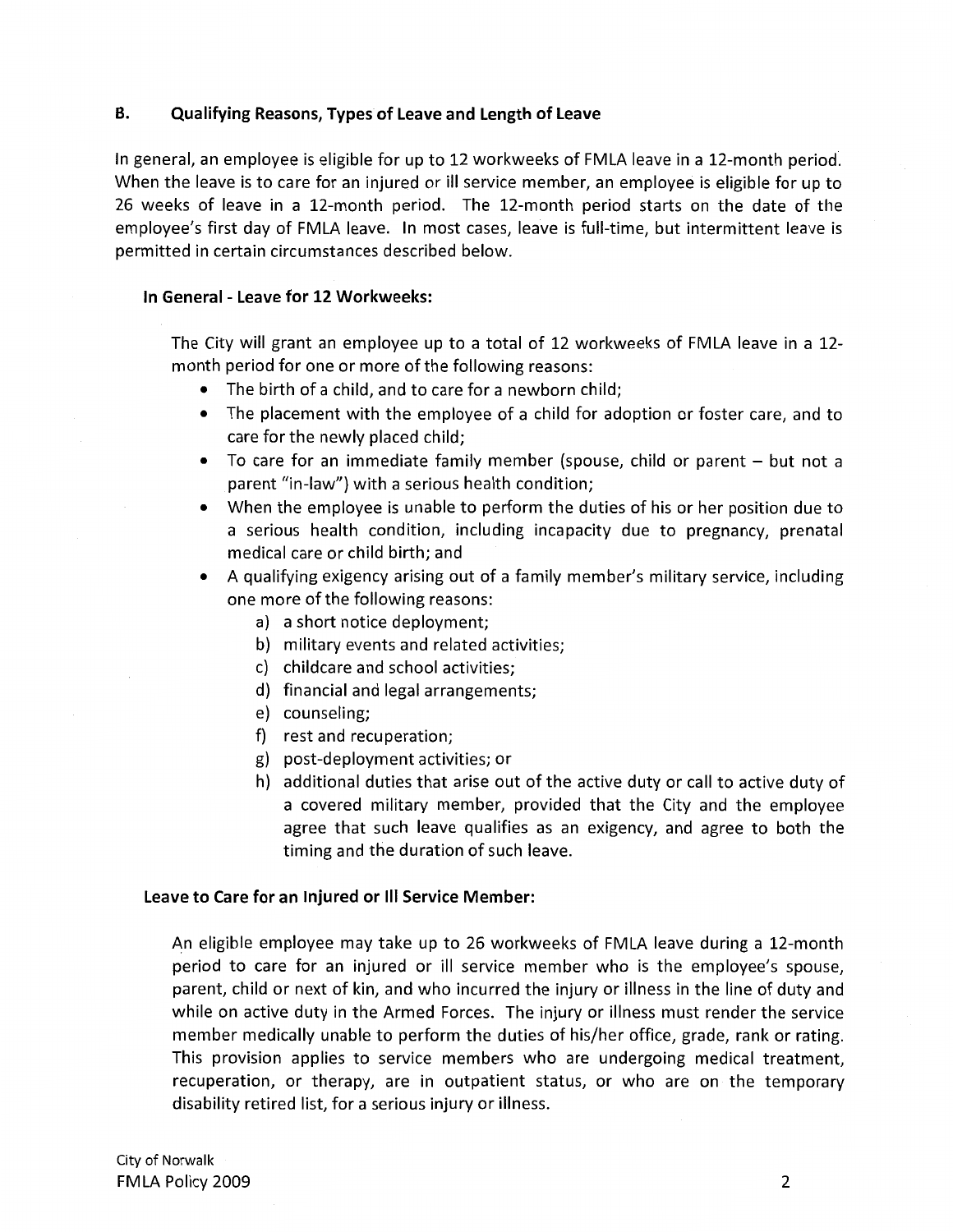When combined with any other type of FMLA qualifying leave, total leave time may not exceed 26 weeks in a single twelve 12 month period. Standard FMLA leave procedures described below apply to all requests for and designation of leave for this purpose. However, in the case of leave to care for an injured or ill service member, the 12-month period begins on the day such leave actually commences.

### **Limitations on Certain Leaves:**

FMLA leave to care for a newborn child or newly placed adopted child must normally be taken as consecutive days. An employee may request that such leave be taken on nonconsecutive days. Approval for leave on non-consecutive days is at the sole discretion of the Department Head and Director of Personnel. All leave to care for a newborn or newly adopted child must conclude within 12 months of the date of birth or adoption.

If two City employees request leave for the birth of their child, placement of a child with them through adoption or foster care, or to care for a seriously ill parent, the two employees will be entitled to a maximum combined total leave equal to 12 weeks in any one 12-month period. If either spouse or parent (or both) uses a portion of the total 12week entitlement for one of these purposes, each is entitled to the difference between the amount he or she has taken individually and the 12 weeks for FMLA leave for their own or their spouse's serious health condition in the 12-month entitlement period.

### **Definition of Serious Health Condition:**

For purposes of the FMLA, a "serious health condition" means an illness, injury, impairment, or physical or mental condition that involves one of the following:

- Any period of incapacity or treatment connected with in-patient care in a hospital, hospice or residential medical care facility.
- A period of incapacity requiring absence of more than three consecutive full calendar days and any subsequent treatment or period of incapacity relating to the same condition that also involves:
	- 1) treatment two or more times within 30 days of the first day of incapacity, unless extenuating circumstances exist, by a health care provider, by a nurse under direct supervision of a health care provider, or by a provider of health care services (for example, a physical therapist) under orders of, or on referral by, a health care provider; or
	- 2) treatment by a health care provider, on at least one occasion, which results in a regimen of continuing treatment under the supervision of the health care provider.

The requirement for treatment by a health care provider means an in-person visit to a health care provider. The first (or only) in-person treatment visit must take place within seven days of the first day of incapacity. Whether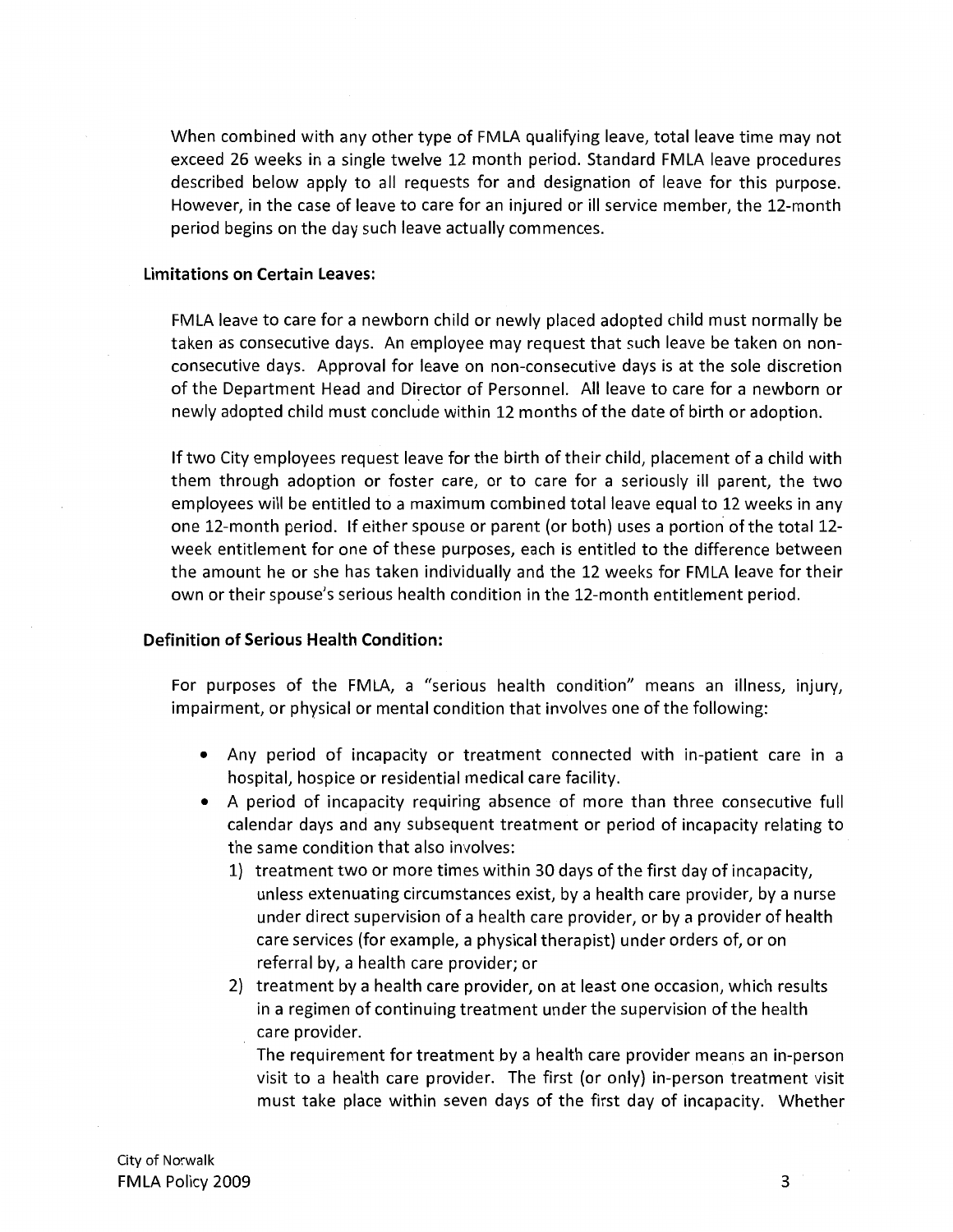additional treatment visits or a regimen of continuing treatment is necessary within the 30-day period shall be determined by the health care provider.

- Any period of incapacity due to pregnancy or for prenatal care.
- Any period of incapacity or continuing treatment related to a chronic serious health condition that is incurable or so serious that would most likely result in incapacity of more than 3 consecutive days if left untreated. For chronic conditions, the employee must have at least two in-person visits for treatment by a health care provider each year.
- A period of incapacity that is permanent or long-term due to a condition for which treatment may not be effective (e.g. Alzheimer's, terminal illnesses).

### **Intermittent/Reduced Schedule Leave:**

Employees may take leave on an intermittent basis or work a reduced schedule when:

- Medically necessary to care for a seriously ill family member;
- Medically necessary due to the employee's serious health condition;
- To care for a newborn or newly placed adopted or foster care child, with approval by the Department Head and the Director of Personnel.

The following conditions apply to intermittent or reduced schedule leave:

- Employees must make a reasonable effort to schedule such leave in a way that does not disrupt the department or division operations.
- Employees making such a request may be transferred temporarily to an alternative job with equivalent pay and benefits, which accommodates recurring periods of leave better than the employee's regular job.
- Applicable collective bargaining agreements must be complied with.

## **C. Use of Paid and Unpaid Leave:**

For all leave time taken under the FMLA, employees are required to use paid leave time, if such is available, prior to taking unpaid leave. Paid leave is to be charged in the following order: sick leave (if the reason for the leave qualifies as sick leave), vacation, personal leave. On a case-by-case basis, the Director of Personnel may allow an employee to withhold up to three vacation days to be available for use for emergencies or special needs upon the employee's return from leave. All paid leave must be taken in accordance with the City's leave policies and any collective bargaining agreement covering the employee. Unpaid leave will be charged in one-hour increments.

An employee must be placed on FMLA leave as soon as there is information that the leave taken qualifies as FMLA. Leaves which may be covered by other laws (such as Worker's Compensation) or by collective bargaining agreements (particularly accrued sick leave), are also designated as FMLA leave.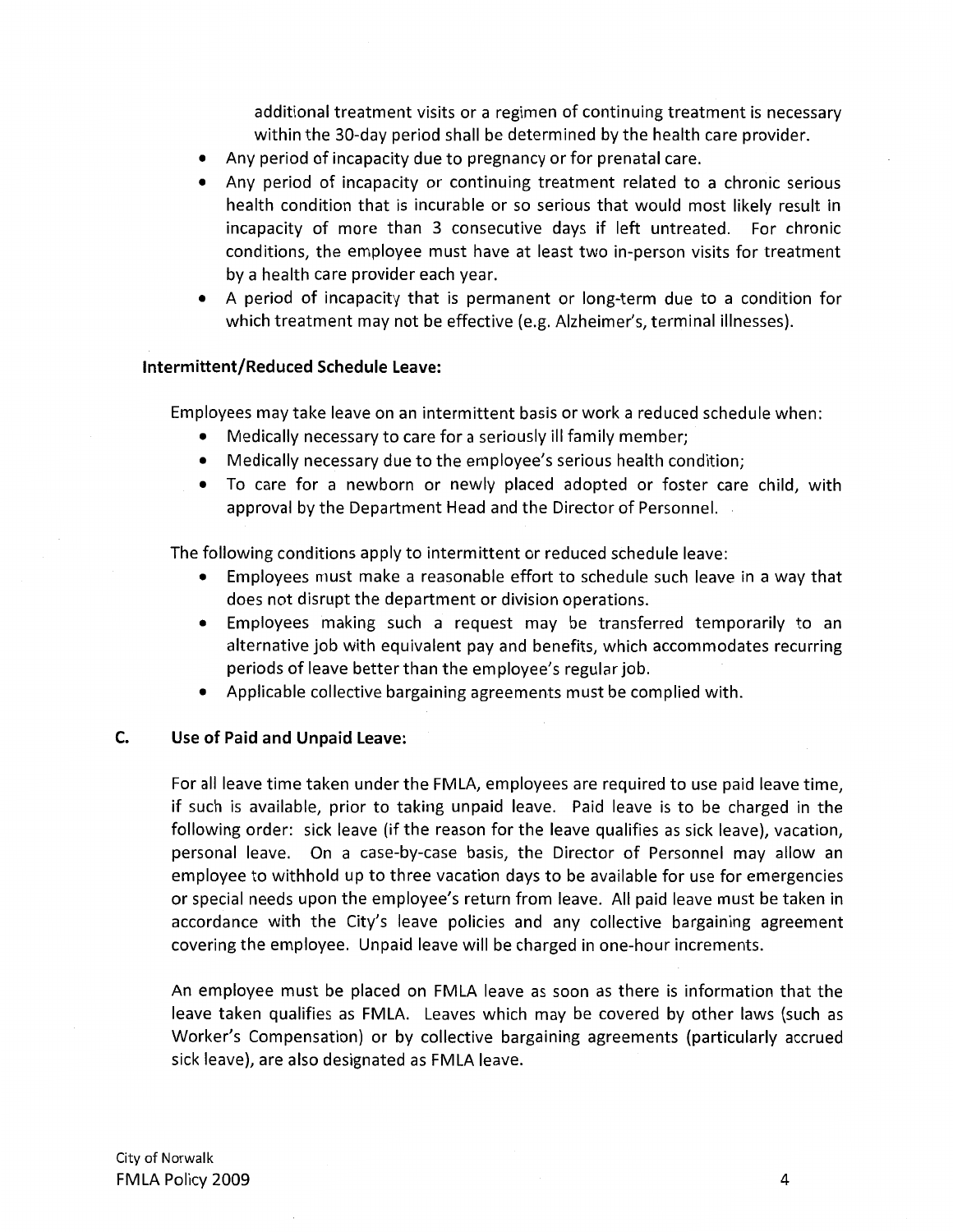# **D. Notification:**

## **Employee Notice and Responsibilities:**

An eligible employee requesting FMLA leave must provide to his/her Department Head:

- 30 days advance notice of the need to take FMLA leave when the need is foreseeable. If the need is not known 30 days in advance, the notice must be given as soon as practicable, either the same or the next work day after the employee knows of the need for leave, and in compliance with any contractual or departmental rules for calling-in sick.
- Sufficient information and documentation that the employee needs leave for an FMLA qualifying reason.

An eligible employee requesting FMLA leave must provide to the Personnel Department:

- If the leave is for a serious health condition of the employee or a family member, within 15 calendar days from the date of the request for leave or designation by the City of FMLA leave, a Certification of Health Care Provider.
- If the leave is a qualifying exigency for military family leave, a Certification of Qualifying Exigency.
- If the leave is to care for an ill or injured service member, a Certification for Serious Injury or Illness of a Covered Service.

Copies of all necessary forms are available from the Personnel Department.

If, at the time of an employee's absence, the City was not aware that the absence was for an FMLA qualifying reason, notice and documentation that the leave was taken for an FMLA qualifying reason must be provided within 2 business days of the employee's return to work.

The employee need not mention FMLA when requesting leave to meet the notification requirement, but need only explain why leave is needed. In this circumstance, the City will notify the employee that the leave may qualify as FMLA leave and will provide the employee with any required forms.

# **Employer Notice and Responsibilities:**

The Personnel Department will post notices of employees' rights and responsibilities under the FMLA, and will provide copies of this policy to all employees.

Department Heads will take the following steps to provide information to the Personnel Department and employees concerning FMLA leave:

• Whenever a supervisor becomes aware that an employee is requesting leave or is out of work for five (5) or more consecutive working days due to a serious health